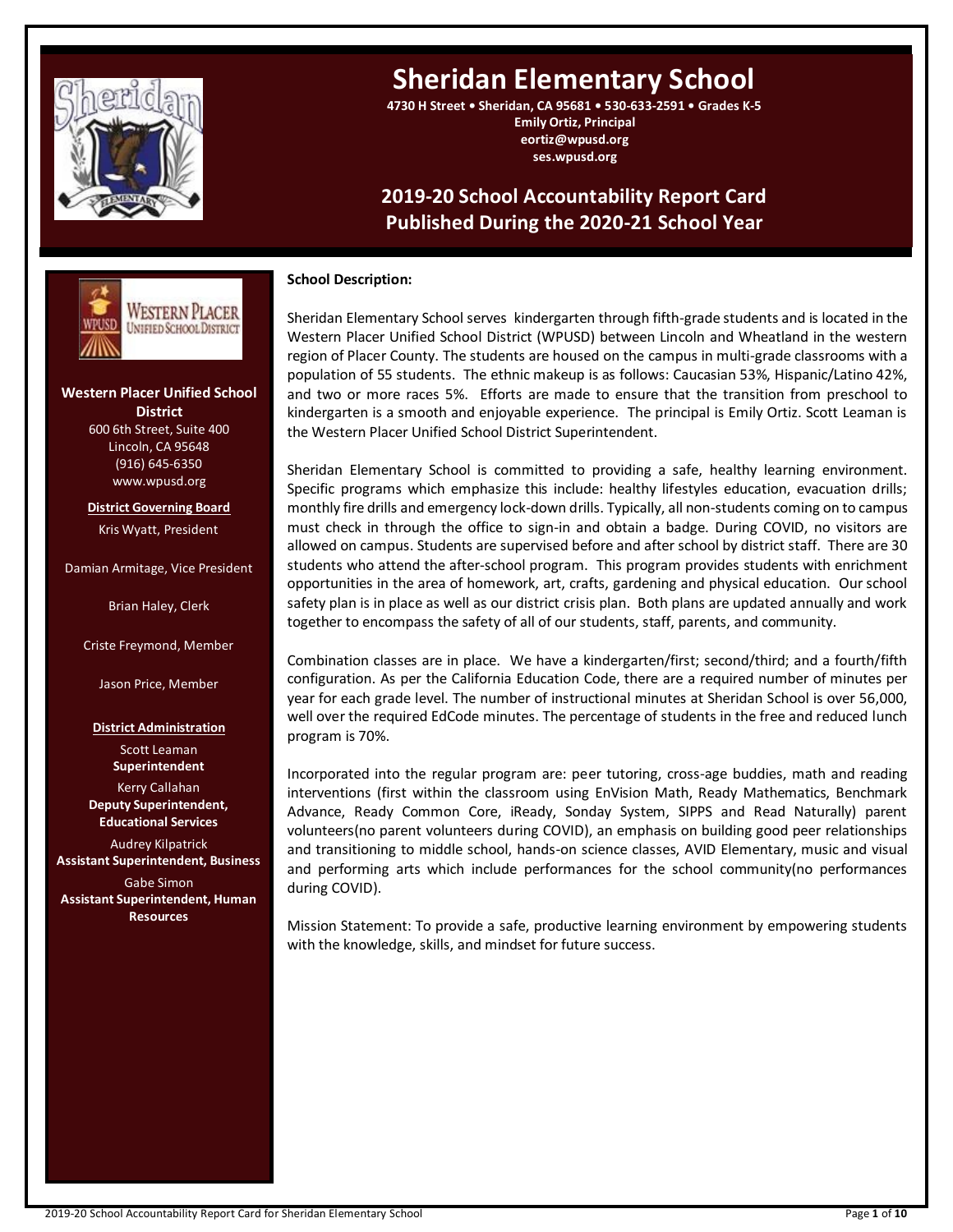## **About the SARC**

By February 1 of each year, every school in California is required by state law to publish a School Accountability Report Card (SARC). The SARC contains information about the condition and performance of each California public school. Under the Local Control Funding Formula (LCFF) all local educational agencies (LEAs) are required to prepare a Local Control and Accountability Plan (LCAP), which describes how they intend to meet annual school-specific goals for all pupils, with specific activities to address state and local priorities. Additionally, data reported in an LCAP is to be consistent with data reported in the SARC.

- For more information about SARC requirements and access to prior year reports, see the California Department of Education (CDE) SARC web page at [https://www.cde.ca.gov/ta/ac/sa/.](https://www.cde.ca.gov/ta/ac/sa/)
- For more information about the LCFF or the LCAP, see the CDE LCFF webpage a[t https://www.cde.ca.gov/fg/aa/lc/.](https://www.cde.ca.gov/fg/aa/lc/)
- For additional information about the school, parents/guardians and community members should contact the school principal or the district office.

#### **2019-20 Student Enrollment by Grade Level**

| <b>Grade Level</b>      | <b>Number of Students</b> |  |  |  |
|-------------------------|---------------------------|--|--|--|
| Kindergarten            | 13                        |  |  |  |
| Grade 1                 | 9                         |  |  |  |
| Grade 2                 | 12                        |  |  |  |
| Grade 3                 | 13                        |  |  |  |
| Grade 4                 | 6                         |  |  |  |
| Grade 5                 | 11                        |  |  |  |
| <b>Total Enrollment</b> | 64                        |  |  |  |

#### **2019-20 Student Enrollment by Group**

| Group                             | <b>Percent of Total Enrollment</b> |
|-----------------------------------|------------------------------------|
| <b>Black or African American</b>  | 1.6                                |
| American Indian or Alaska Native  | 3.1                                |
| <b>Hispanic or Latino</b>         | 37.5                               |
| White                             | 56.3                               |
| <b>Two or More Races</b>          | 1.6                                |
| Socioeconomically Disadvantaged   | 70.3                               |
| <b>English Learners</b>           | 20.3                               |
| <b>Students with Disabilities</b> | 7.8                                |

## **A. Conditions of Learning**

#### **State Priority: Basic**

The SARC provides the following information relevant to the State priority: Basic (Priority 1):

- Degree to which teachers are appropriately assigned and fully credentialed in the subject area and for the pupils they are teaching;
- Pupils have access to standards-aligned instructional materials; and
- School facilities are maintained in good repair

| <b>Teacher Credentials for Sheridan Elementary</b> | 18-19 | $19-20$ | $20 - 21$ |
|----------------------------------------------------|-------|---------|-----------|
| With Full Credential                               |       |         |           |
| <b>Without Full Credential</b>                     |       |         |           |
| Teaching Outside Subject Area of Competence        |       |         |           |

| Teacher Credentials for Western Placer Unified 18-19 19-20 20-21 |  |     |
|------------------------------------------------------------------|--|-----|
| <b>With Full Credential</b>                                      |  | 325 |
| <b>Without Full Credential</b>                                   |  | 25  |
| Teaching Outside Subject Area of Competence                      |  |     |

**Teacher Misassignments and Vacant Teacher Positions at Sheridan Elementary School**

| <b>Indicator</b>              | 18-19 | $19-20$ | $20 - 21$ |
|-------------------------------|-------|---------|-----------|
| Teachers of English Learners  |       |         |           |
| Total Teacher Misassignments* |       |         |           |
| Vacant Teacher Positions      |       |         |           |

Note: "Misassignments" refers to the number of positions filled by teachers who lack legal authorization to teach that grade level, subject area, student group, etc. \*Total Teacher Misassignments includes the number of Misassignments of Teachers of English Learners.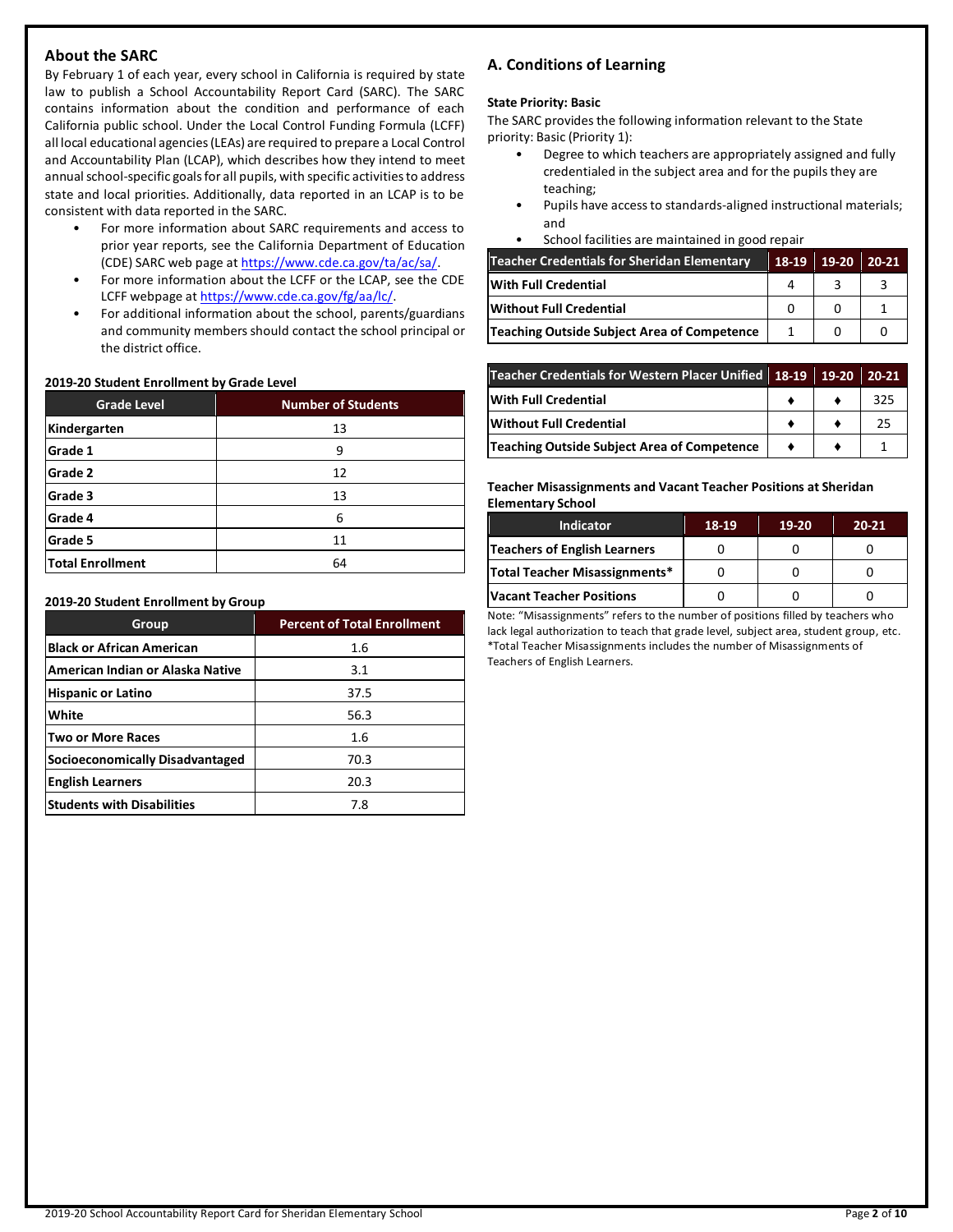## **Textbooks and Instructional Materials**

**Year and month in which data were collected: December 2020**

| <b>Core Curriculum Area</b>   | <b>Textbooks and Instructional Materials/Year of Adoption</b>                                                                                                                                                                                                                                                                                                                                                                                             |  |  |  |  |
|-------------------------------|-----------------------------------------------------------------------------------------------------------------------------------------------------------------------------------------------------------------------------------------------------------------------------------------------------------------------------------------------------------------------------------------------------------------------------------------------------------|--|--|--|--|
| <b>Reading/Language Arts</b>  | * K - 3 Benchmark Education Company Benchmark Advance (Adopted 2017)<br>*4 – 5 WPUSD English Language Arts Curriculum Maps and Anchor Texts; Curriculum Associates Ready<br>Common Core Reading and Writing (Adopted 2017)                                                                                                                                                                                                                                |  |  |  |  |
|                               | The textbooks listed are from most recent adoption:<br>Yes                                                                                                                                                                                                                                                                                                                                                                                                |  |  |  |  |
|                               | Percent of students lacking their own assigned textbook: 0                                                                                                                                                                                                                                                                                                                                                                                                |  |  |  |  |
| <b>Mathematics</b>            | K-5 Pearson Envisions (adopted 2014)<br><b>Ready Mathematics</b>                                                                                                                                                                                                                                                                                                                                                                                          |  |  |  |  |
|                               | The textbooks listed are from most recent adoption:<br>Yes                                                                                                                                                                                                                                                                                                                                                                                                |  |  |  |  |
|                               | Percent of students lacking their own assigned textbook: 0                                                                                                                                                                                                                                                                                                                                                                                                |  |  |  |  |
| Science                       | Delta Science/FOSS Science (adopted 2007)<br>Note: To align with the newly adopted Science Framework (2016), WPUSD will transition to materials better<br>aligned with the new framework. K-8 teachers were supposed to review and pilot materials during the 2019-<br>2020 school year. Due to COVID-19, this process was delayed. Materials will be piloted during the 2021-2022<br>school year, assuming we return to a normal instructional schedule. |  |  |  |  |
|                               | The textbooks listed are from most recent adoption:<br>Yes                                                                                                                                                                                                                                                                                                                                                                                                |  |  |  |  |
|                               | Percent of students lacking their own assigned textbook: 0                                                                                                                                                                                                                                                                                                                                                                                                |  |  |  |  |
| <b>History-Social Science</b> | K-5 Pearson Scott Foresman: History/Social Science for CA (Adopted 2007)<br>Note: To align with the new History-Social Science Framework (2016), WPUSD continues to transition to<br>materials better aligned with the new framework. Grades 6-12 have adopted new materials, and K-5 teachers<br>will pilot materials during the 2022-2023 school year after the science adoption is completed.                                                          |  |  |  |  |
|                               | The textbooks listed are from most recent adoption:<br><b>Yes</b>                                                                                                                                                                                                                                                                                                                                                                                         |  |  |  |  |
|                               | Percent of students lacking their own assigned textbook: 0                                                                                                                                                                                                                                                                                                                                                                                                |  |  |  |  |

Note: Cells with N/A values do not require data.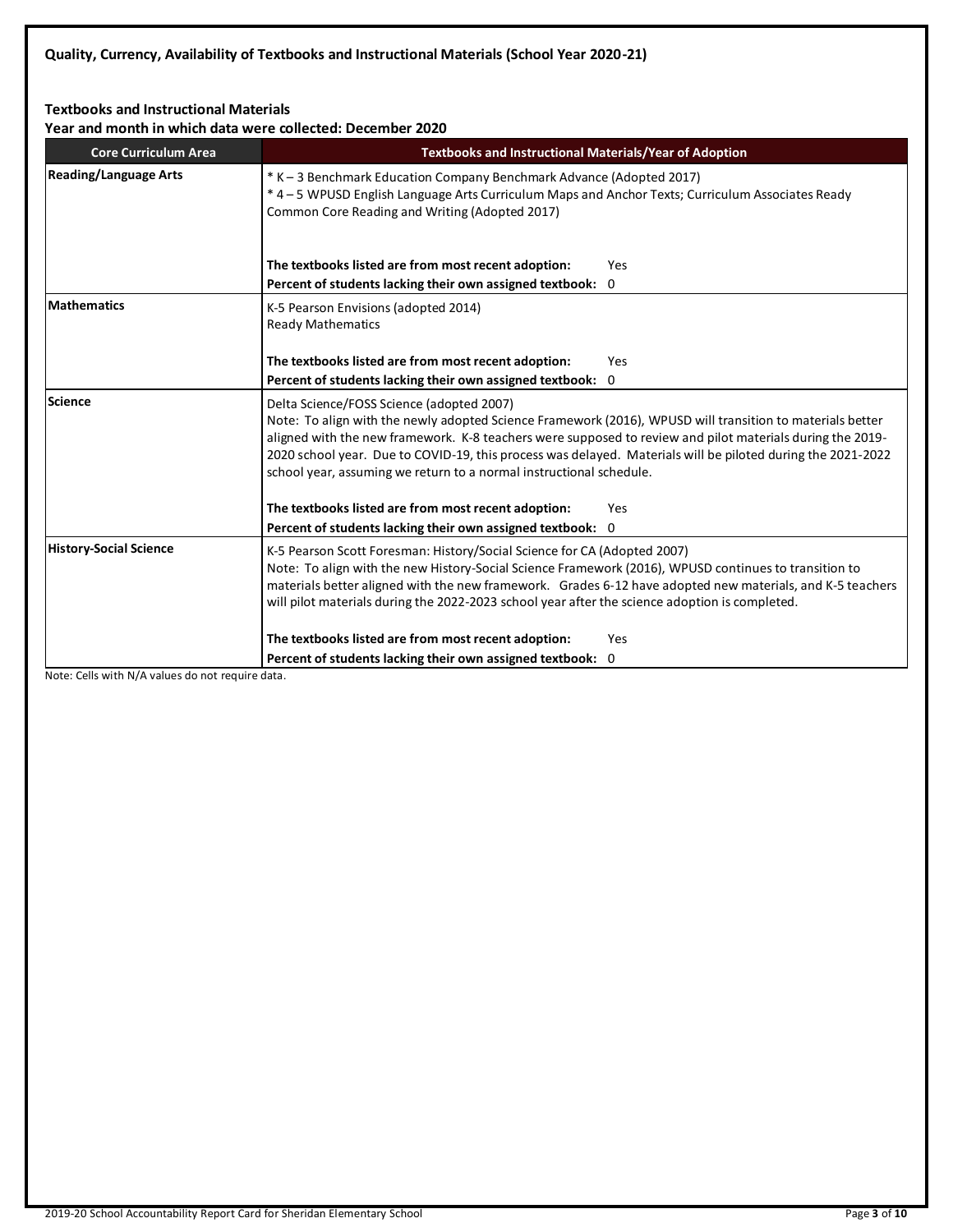## **School Facility Good Repair Status (Most Recent Year)**

Using the **most recently collected** FIT data (or equivalent), provide the following:

- Determination of repair status for systems listed
- Description of any needed maintenance to ensure good repair
- The year and month in which the data were collected
- The rate for each system inspected
- The overall rating

#### **Year and month in which data were collected: 12/22/20**

| <b>System Inspected</b>                                             | <b>Repair Status</b> | <b>Repair Needed and</b><br><b>Action Taken or Planned</b>                                                                                                                                                                                                                                                                                                                                                                                                                                                                                                                                                              |
|---------------------------------------------------------------------|----------------------|-------------------------------------------------------------------------------------------------------------------------------------------------------------------------------------------------------------------------------------------------------------------------------------------------------------------------------------------------------------------------------------------------------------------------------------------------------------------------------------------------------------------------------------------------------------------------------------------------------------------------|
| Systems:<br>Gas Leaks, Mechanical/HVAC, Sewer                       | Good                 | Gas systems and pipes appear safe,<br>functional, and free of leaks. There is no<br>odor that would indicate a gas leak. Gas<br>pipes are not broken and appear to be in<br>good working order.<br>Restrooms: Rust on stalls, no ventilation<br>or HVAC<br>Sewer line stoppage is not evident. There<br>are no obvious signs of flooding caused by<br>sewer line back-up in the facilities or on<br>the school grounds.                                                                                                                                                                                                 |
| Interior:<br>Interior Surfaces                                      | Poor                 | Office: The admin office floor has several<br>small rips in the linoleum<br>Kitchen: Floor damage, Cabinets do not<br>close properly<br>Classroom 2: Chipped paint on<br>baseboards<br>Portable Classroom 5: Tear in vinyl wall<br>cover and flooring<br>Portable Classroom 6: Formica cabinets<br>are cracking and laminate flooring has<br>small tears and cracks, Carpet has tears<br>and bubbles.<br>Portable Classroom 8: Cove base is falling<br>off, wall has small holes.<br>Portable Restrooms: Boys rust on stalls<br>Portable Classroom 10: No Comment<br>Portable Classroom 11: one damaged<br>ceiling tile |
| <b>Cleanliness:</b><br>Overall Cleanliness, Pest/Vermin Infestation | Good                 | School grounds, buildings, common areas,<br>and individual rooms appear to have been<br>cleaned regularly. Pest or vermin<br>infestation are not evident.                                                                                                                                                                                                                                                                                                                                                                                                                                                               |
| <b>Electrical:</b><br>Electrical                                    | Good                 | Multi Purpose Room: Lighting is<br>insufficient for the size space                                                                                                                                                                                                                                                                                                                                                                                                                                                                                                                                                      |
| <b>Restrooms/Fountains:</b><br>Restrooms, Sinks/Fountains           | Fair                 | Portable classroom 10:<br>Restrooms: Rust on stalls, no ventilation<br>or HVAC                                                                                                                                                                                                                                                                                                                                                                                                                                                                                                                                          |
| Safety:<br>Fire Safety, Hazardous Materials                         | Good                 | The fire equipment and emergency<br>systems appear to be functioning<br>properly. The fire sprinklers appear to be<br>in working order (e.g., there are no<br>missing or damaged sprinkler<br>heads). Emergency alarms appear to be<br>functional. Emergency exit signs function<br>as designed, exits are unobstructed. There                                                                                                                                                                                                                                                                                          |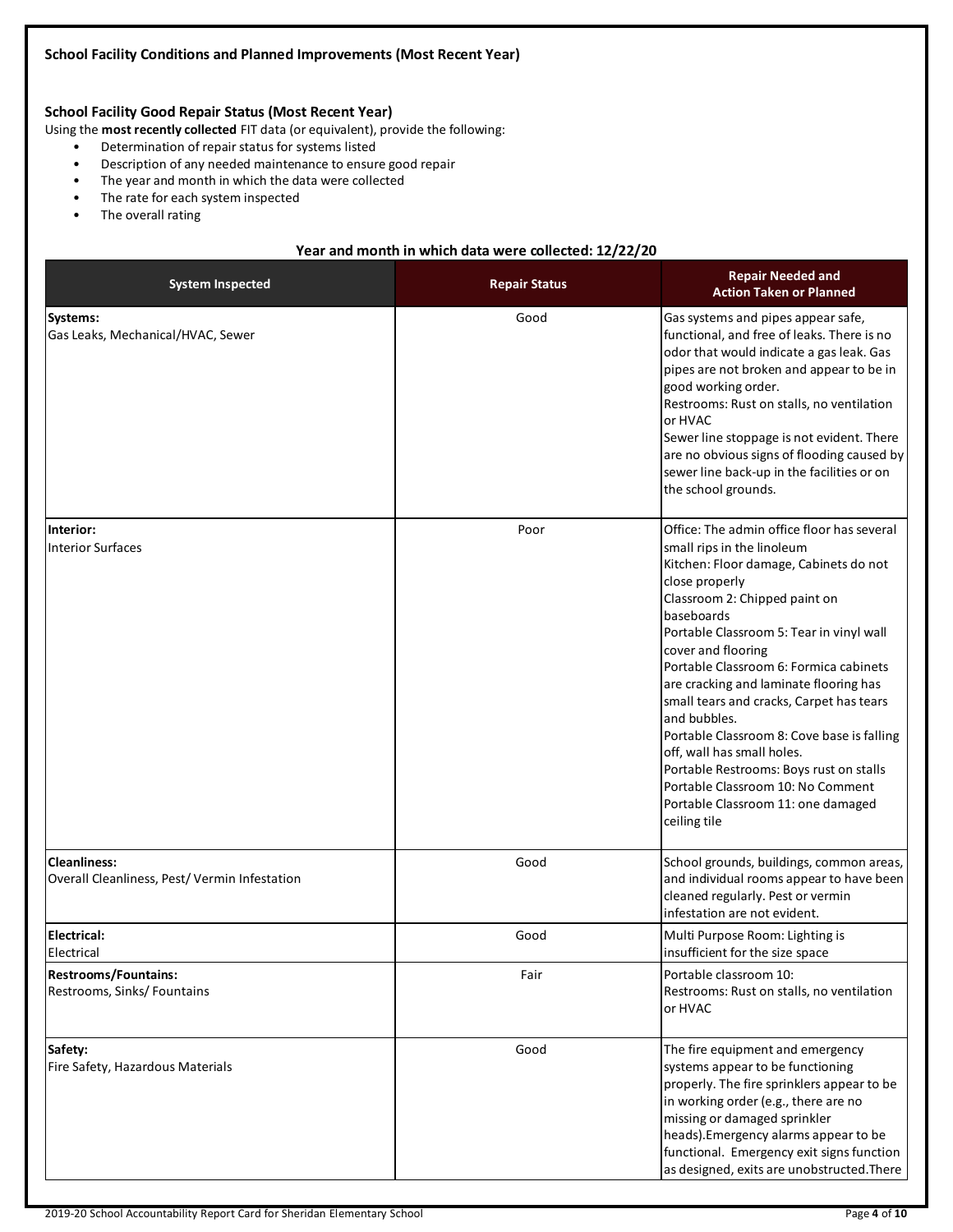| <b>System Inspected</b>                                            | <b>Repair Status</b> | <b>Repair Needed and</b><br><b>Action Taken or Planned</b>                                                                                                                                                                           |
|--------------------------------------------------------------------|----------------------|--------------------------------------------------------------------------------------------------------------------------------------------------------------------------------------------------------------------------------------|
|                                                                    |                      | does not appear to be evidence of<br>hazardous materials that may pose a<br>threat to pupils or staff. Hazardous<br>chemicals, chemical waste, and<br>flammable materials are stored properly<br>(e.g. locked and labeled properly). |
| Structural:<br>Structural Damage, Roofs                            | Good                 | Portable Classroom 8: Cove base is falling<br>off, wall has small holes.                                                                                                                                                             |
| External:<br>Playground/School Grounds, Windows/Doors/Gates/Fences | Fair                 | Playground: Exterior fencing damage,<br>Asphalt damage on playground, Backstop<br>damage on baseball field, Barbed portion<br>of fence at top pointing up                                                                            |
| <b>Overall Rating</b>                                              | Fair                 | N/A                                                                                                                                                                                                                                  |

#### **B. Pupil Outcomes**

#### **State Priority: Pupil Achievement**

The SARC provides the following information relevant to the State priority: Pupil Achievement (Priority 4):

- **Statewide assessments** (i.e., California Assessment of Student Performance and Progress [CAASPP] System, which includes the Smarter Balanced Summative Assessments for students in the general education population and the California Alternate Assessments [CAAs] for English language arts/literacy [ELA] and mathematics given in grades three through eight and grade eleven. Only eligible students may participate in the administration of the CAAs. CAAs items are aligned with alternate achievement standards, which are linked with the Common Core State Standards [CCSS] for students with the most significant cognitive disabilities); and
- The percentage of students who have successfully completed courses that satisfy the requirements for entrance to the University of California and the California State University, or career technical education sequences or programs of study.

## **CAASPP Test Results in ELA and Mathematics for All Students Grades Three through Eight and Grade Eleven**

**Percentage of Students Meeting or Exceeding the State Standard**

| <b>Subject</b> | <b>School</b><br>18-19 | <b>School</b><br>19-20 | <b>District</b><br>18-19 | <b>District</b><br>19-20 | <b>State</b><br>18-19 | <b>State</b><br>$19-20$ |
|----------------|------------------------|------------------------|--------------------------|--------------------------|-----------------------|-------------------------|
| <b>IELA</b>    | 43                     | N/A                    | 57                       | N/A                      | 50                    | N/A                     |
| <b>Math</b>    | 30                     | N/A                    | 45                       | N/A                      | 39                    | N/A                     |

Note: Cells with N/A values do not require data.

Note: The 2019-2020 data are not available. Due to the COVID-19 pandemic, Executive Order N-30-20 was issued which waived the requirement for statewide testing for the 2019-2020 school year.

Note: Percentages are not calculated when the number of students tested is ten or less, either because the number of students in this category is too small for statistical accuracy or to protect student privacy.

Note: ELA and mathematics test results include the Smarter Balanced Summative Assessment and the CAA. The "Percent Met or Exceeded" is calculated by taking the total number of students who met or exceeded the standard on the Smarter Balanced Summative Assessment plus the total number of students who met the standard (i.e., achieved Level 3-Alternate) on the CAAs divided by the total number of students who participated in both assessments.

## **CAASPP Test Results in Science for All Students Grades Five, Eight, and High School**

**Percentage of Students Meeting or Exceeding the State Standard**

| Subject | <b>School</b>            | School | <b>District</b> | District | <b>State</b> | <b>State</b> |
|---------|--------------------------|--------|-----------------|----------|--------------|--------------|
|         | 18-19                    | 19-20  | 18-19           | 19-20    | 18-19        | $19-20$      |
| Science | $\overline{\phantom{a}}$ | N/A    | 35              | N/A      | 30           | N/A          |

Note: Cells with N/A values do not require data.

Note: The 2019-2020 data are not available. Due to the COVID-19 pandemic, Executive Order N-30-20 was issued which waived the requirement for statewide testing for the 2019-2020 school year.

Note: The new California Science Test (CAST) was first administered operationally in the 2018-2019 school year.

#### **State Priority: Other Pupil Outcomes**

The SARC provides the following information relevant to the State priority: Other Pupil Outcomes (Priority 8):

• Pupil outcomes in the subject areas of physical education.

#### **2019-20 Percent of Students Meeting Fitness Standards**

| Grade<br><b>Level</b> | 4 of 6 | 5 of 6 | 6 of 6 |
|-----------------------|--------|--------|--------|
| 5                     | N/A    | N/A    | N/A    |
| N/A                   |        | N/A    | N/A    |
| q                     | N/A    | N/A    | N/A    |

Note: Cells with N/A values do not require data.

Note: The 2019–2020 data are not available. Due to the COVID-19 pandemic, Executive Order N-56-20 was issued which waived the requirement to administer the physical fitness performance test for the 2019–2020 school year.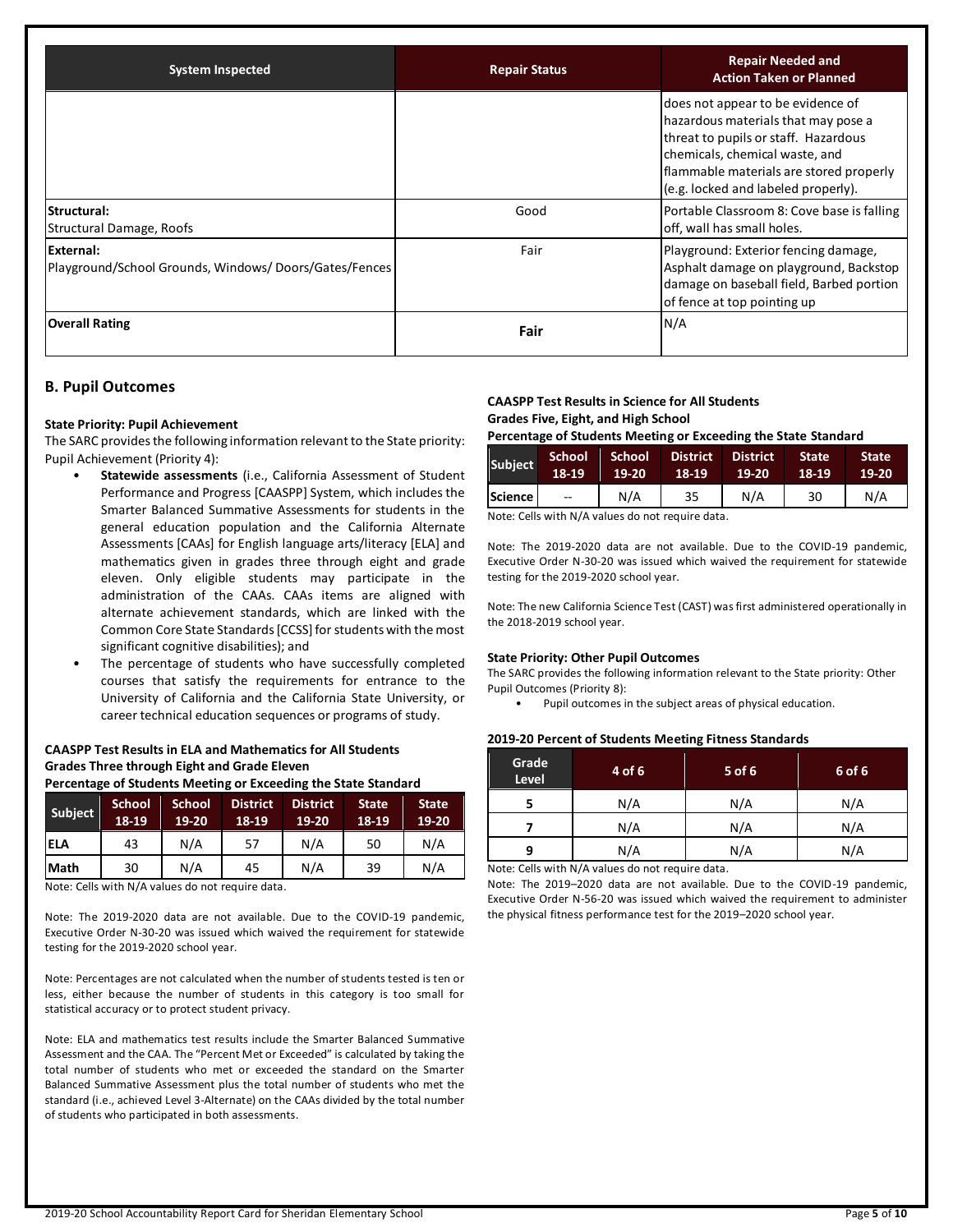## **CAASPP Test Results in Science by Student Group**

**Grades Three through Eight and Grade Eleven (School Year 2019-2020) Student Group Total Total Enrollment Number Tested Percent Tested Percent Not Tested Percent Met or Exceeded All Students** N/A N/A N/A N/A N/A **Male** N/A N/A N/A N/A N/A **Female** N/A N/A N/A N/A N/A **Black or African American** N/A N/A N/A N/A N/A **American Indian or Alaska Native** N/A N/A N/A N/A N/A **Asian** N/A N/A N/A N/A N/A **Filipino** N/A N/A N/A N/A N/A **Hispanic or Latino N/A N/A N/A N/A** N/A **Native Hawaiian or Pacific Islander**  $\begin{vmatrix} N/A & N/A & N/A & N/A \end{vmatrix}$  N/A N/A N/A N/A **White** N/A N/A N/A N/A N/A **Two or More Races** N/A N/A N/A N/A N/A **Socioeconomically Disadvantaged** N/A N/A N/A N/A N/A **English Learners** N/A N/A N/A N/A N/A **Students with Disabilities** N/A N/A N/A N/A N/A **Students Receiving Migrant Education Services | N/A | N/A | N/A | N/A | N/A | N/A Foster Youth** N/A N/A N/A N/A N/A **Homeless** N/A N/A N/A N/A N/A

Note: Cells with N/A values do not require data.

Note: The 2019-2020 data are not available. Due to the COVID-19 pandemic, Executive Order N-30-20 was issued which waived the requirement for statewide testing for the 2019-2020 school year.

## **CAASPP Test Results in ELA by Student Group**

**Grades Three through Eight and Grade Eleven (School Year 2019-2020)**

| <b>Student Group</b>                                 | - .<br><b>Total</b><br><b>Enrollment</b> | <b>Number</b><br><b>Tested</b> | <b>Percent</b><br><b>Tested</b> | Percent<br><b>Not Tested</b> | Percent<br><b>Met or Exceeded</b> |
|------------------------------------------------------|------------------------------------------|--------------------------------|---------------------------------|------------------------------|-----------------------------------|
| <b>All Students</b>                                  | N/A                                      | N/A                            | N/A                             | N/A                          | N/A                               |
| Male                                                 | N/A                                      | N/A                            | N/A                             | N/A                          | N/A                               |
| Female                                               | N/A                                      | N/A                            | N/A                             | N/A                          | N/A                               |
| <b>Black or African American</b>                     | N/A                                      | N/A                            | N/A                             | N/A                          | N/A                               |
| American Indian or Alaska Native                     | N/A                                      | N/A                            | N/A                             | N/A                          | N/A                               |
| Asian                                                | N/A                                      | N/A                            | N/A                             | N/A                          | N/A                               |
| <b>Filipino</b>                                      | N/A                                      | N/A                            | N/A                             | N/A                          | N/A                               |
| <b>Hispanic or Latino</b>                            | N/A                                      | N/A                            | N/A                             | N/A                          | N/A                               |
| Native Hawaiian or Pacific Islander                  | N/A                                      | N/A                            | N/A                             | N/A                          | N/A                               |
| White                                                | N/A                                      | N/A                            | N/A                             | N/A                          | N/A                               |
| <b>Two or More Races</b>                             | N/A                                      | N/A                            | N/A                             | N/A                          | N/A                               |
| <b>Socioeconomically Disadvantaged</b>               | N/A                                      | N/A                            | N/A                             | N/A                          | N/A                               |
| <b>English Learners</b>                              | N/A                                      | N/A                            | N/A                             | N/A                          | N/A                               |
| <b>Students with Disabilities</b>                    | N/A                                      | N/A                            | N/A                             | N/A                          | N/A                               |
| <b>Students Receiving Migrant Education Services</b> | N/A                                      | N/A                            | N/A                             | N/A                          | N/A                               |
| <b>Foster Youth</b>                                  | N/A                                      | N/A                            | N/A                             | N/A                          | N/A                               |
| <b>Homeless</b>                                      | N/A                                      | N/A                            | N/A                             | N/A                          | N/A                               |

Note: Cells with N/A values do not require data.

Note: The 2019-2020 data are not available. Due to the COVID-19 pandemic, Executive Order N-30-20 was issued which waived the requirement for statewide testing for the 2019-2020 school year.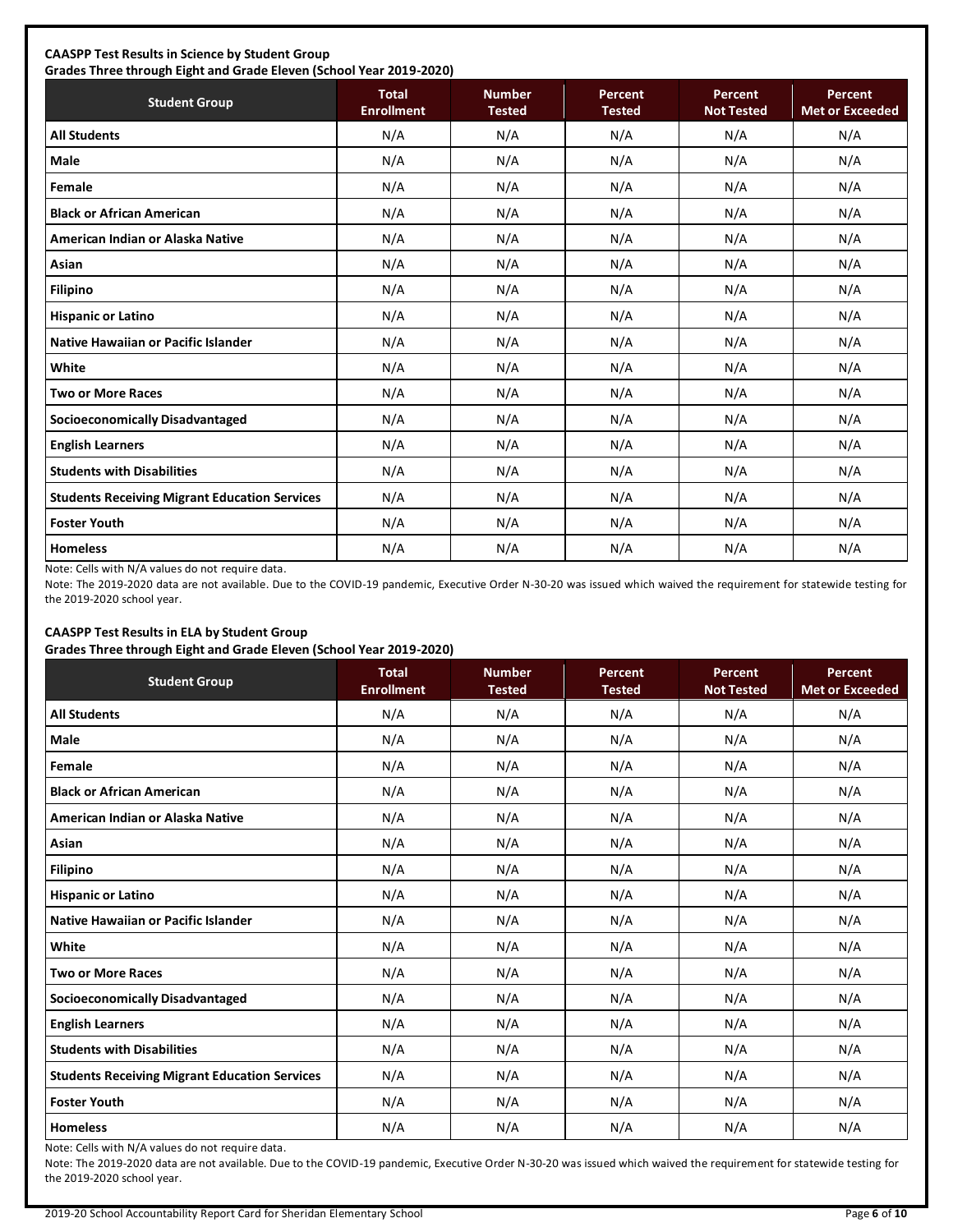#### **CAASPP Test Results in Mathematics by Student Group Grades Three through Eight and Grade Eleven (School Year 2019-2020)**

| Grades Timee through Eight and Grade Eleven (Schoor fear 2015-2020)<br><b>Student Group</b> | <b>Total</b><br><b>Enrollment</b> | <b>Number</b><br><b>Tested</b> | Percent<br><b>Tested</b> | Percent<br><b>Not Tested</b> | <b>Percent</b><br><b>Met or Exceeded</b> |
|---------------------------------------------------------------------------------------------|-----------------------------------|--------------------------------|--------------------------|------------------------------|------------------------------------------|
| <b>All Students</b>                                                                         | N/A                               | N/A                            | N/A                      | N/A                          | N/A                                      |
| <b>Male</b>                                                                                 | N/A                               | N/A                            | N/A                      | N/A                          | N/A                                      |
| Female                                                                                      | N/A                               | N/A                            | N/A                      | N/A                          | N/A                                      |
| <b>Black or African American</b>                                                            | N/A                               | N/A                            | N/A                      | N/A                          | N/A                                      |
| American Indian or Alaska Native                                                            | N/A                               | N/A                            | N/A                      | N/A                          | N/A                                      |
| Asian                                                                                       | N/A                               | N/A                            | N/A                      | N/A                          | N/A                                      |
| <b>Filipino</b>                                                                             | N/A                               | N/A                            | N/A                      | N/A                          | N/A                                      |
| <b>Hispanic or Latino</b>                                                                   | N/A                               | N/A                            | N/A                      | N/A                          | N/A                                      |
| <b>Native Hawaiian or Pacific Islander</b>                                                  | N/A                               | N/A                            | N/A                      | N/A                          | N/A                                      |
| White                                                                                       | N/A                               | N/A                            | N/A                      | N/A                          | N/A                                      |
| <b>Two or More Races</b>                                                                    | N/A                               | N/A                            | N/A                      | N/A                          | N/A                                      |
| <b>Socioeconomically Disadvantaged</b>                                                      | N/A                               | N/A                            | N/A                      | N/A                          | N/A                                      |
| <b>English Learners</b>                                                                     | N/A                               | N/A                            | N/A                      | N/A                          | N/A                                      |
| <b>Students with Disabilities</b>                                                           | N/A                               | N/A                            | N/A                      | N/A                          | N/A                                      |
| <b>Students Receiving Migrant Education Services</b>                                        | N/A                               | N/A                            | N/A                      | N/A                          | N/A                                      |
| <b>Foster Youth</b>                                                                         | N/A                               | N/A                            | N/A                      | N/A                          | N/A                                      |
| <b>Homeless</b>                                                                             | N/A                               | N/A                            | N/A                      | N/A                          | N/A                                      |

Note: Cells with N/A values do not require data.

Note: The 2019-2020 data are not available. Due to the COVID-19 pandemic, Executive Order N-30-20 was issued which waived the requirement for statewide testing for the 2019-2020 school year.

## **C. Engagement**

#### **State Priority: Parental Involvement**

- The SARC provides the following information relevant to the State priority: Parental Involvement (Priority 3):
	- Efforts the school district makes to seek parent input in making decisions for the school district and each school site

#### **Opportunities for Parental Involvement (School Year 2020-21)**

We foster a strong belief that parents play a major role in our school community. Typically, opportunities for involvement include: Parent-Teacher Club; School Site Council (still held virtually), DELAC/ELAC (still held virtually); classroom volunteers; field trip volunteers; and fundraisers. We invite parent participation in events such as family BINGO nights, Family Movie nights, Tamale making, Easter Egg Hunt/Pancake Breakfast, Trunk-or-Treat, Winter Performance and dinner, garden and campus clean-ups, and others. Because of COVID we have had to limit our parent involvement on campus. We are working with our parents to support their children at home with their education. We also have a parent liaison who meets weekly with our EL parents to promote school involvement and parent education. Due to COVID, she is doing this virtually or through phone calls. Our students also benefit in a variety of ways from volunteers through the SCHOOLS program from Sun City. This is another opportunity that has been put on hold due to COVID.

#### **State Priority: School Climate**

The SARC provides the following information relevant to the State priority: School Climate (Priority 6):

- Pupil suspension rates;
- Pupil expulsion rates; and
- Other local measures on the sense of safety.

#### **School Safety Plan (School Year 2020-2021)**

District Crisis Response Support Team Plan Western Placer Unified School District

2020-2021 COMPREHENSIVE SCHOOL SITE SAFETY PLAN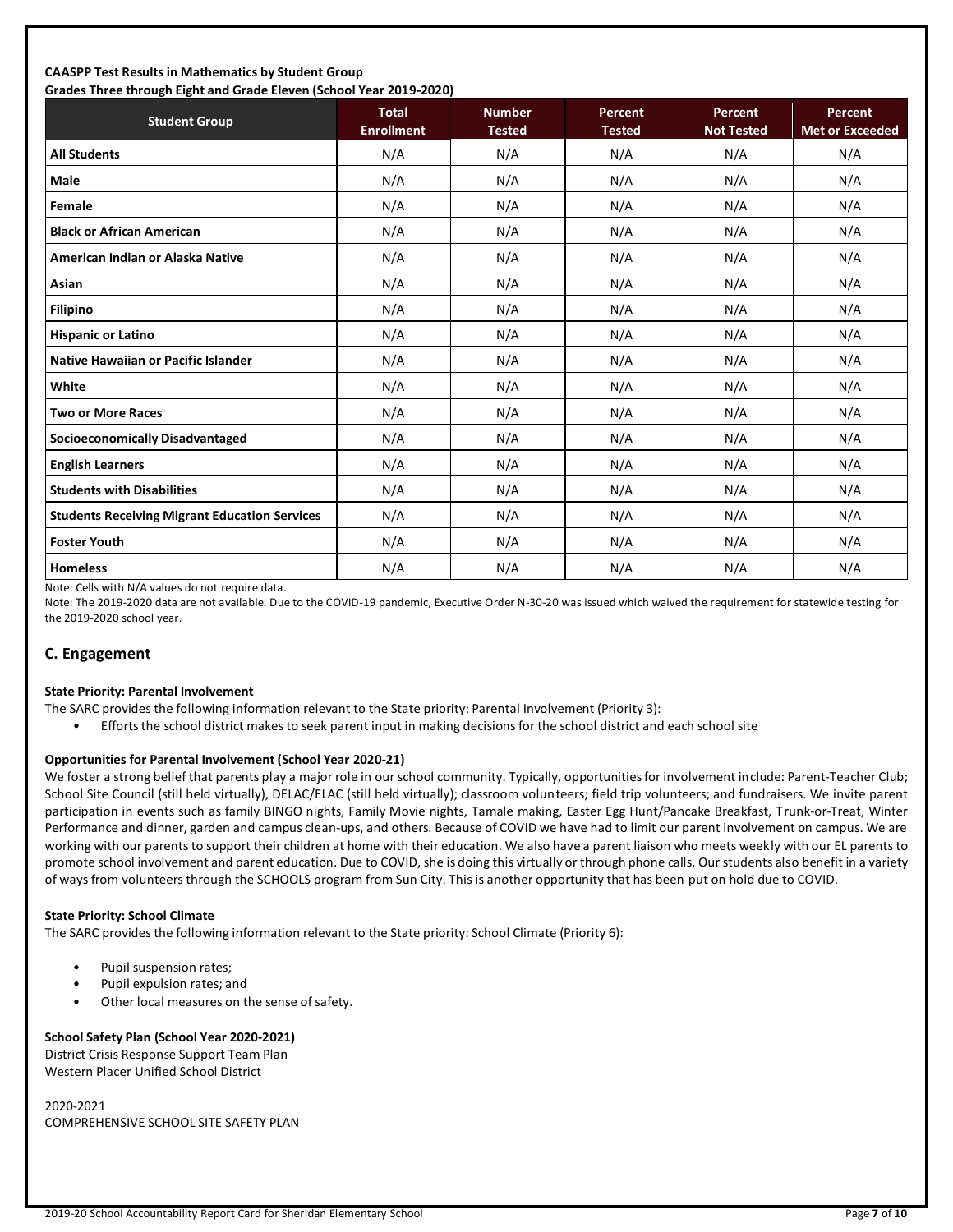#### CRISIS RESPONSE PLAN For Western Placer Unified School District and Sheridan Elementary

## Reviewed by Site Council

#### (12/1/2020)

The Sheridan Elementary School campus will remain a secure and safe environment.

Objectives:

- The campus is closed. Perimeter gates are locked each day, except for the front, main gate.
- Visitors must sign in and receive a visitor's pass before they can be on campus
- Students must be signed out before they can leave the campus.
- Students are not released to anyone not listed on their emergency card or designated by their parent.
- Adequate lighting is in place to ensure safety on the campus at night. The principal and custodian make checks to ensure all hallways have adequate lighting.
- Lock-down/Shelter in Place, earthquake, fire and evacuation procedures are in place.
- Main entry and exit points are monitored closely by school staff.
- Surveillance cameras on campus monitor activities on the playground areas.
- There is supervision during recesses and high traffic areas.
- Parent volunteers and field trip chaperones must have valid TB clearance and fingerprint clearance on file with the front office. Volunteer list is updated and monitored regularly for accuracy.

• School administration is working with the district office and local community to add additional surveillance cameras to the school site. Student Support:

- Inappropriate behavior is addressed immediately and tracked through Power School discipline tracking.
- Staff monitors the loading/unloading of cars and student arrival/departures before and after school.
- Playground safety rules help to prevent falls from recreational equipment and landscape designs prevent students from climbing to dangerous heights.
- Emergency exit plans are posted in every classroom. Monthly fire drills, quarterly earthquake drills and two lockdown drills are practiced annually; Shelter in Place procedures are communicated, if a situation arises.
- Procedures are in place for student evacuation in alignment with local law enforcement.

#### Parent Support

- There is continual communication to parents on traffic flow for safe drop off and pickup issues.
- Parents have the opportunity to work in a collaborative manner to give input on school safety issues.

Staff and Site Support

- Updated maintenance will be completed in alignment with the District's Master Plan.
- Procedures are in place for immediate involvement of the Placer County Sheriff Department for violent crime, crime against facilities or person.
- The school has a Placer County School Resource officer assigned to them.
- A security system with panel access codes has been installed for the entire school.
- A Disaster and Crisis Response Plan is available at the school site and works in collaboration with the District Crisis Response Plan. The plan is discussed and the staff gives input.
- There is a school site emergency communication system in place with the use of bells, phones, hand-held radios, and intercoms.
- The principal or designee will announce the lockdown/Shelter in Place using the PA system. All staff know to immediately retreat to the indoors and remain locked in until further notice.

Many other plans are in place in the actual plan dealing with many possible emergency situations. Plan available upon request.

#### **Suspensions and Expulsions**

**(data collected between July through June, each full school year respectively)**

| Rate               | <b>School</b><br>2017-18 | <b>School</b><br>2018-19 | .<br><b>District</b><br>2017-18 | <b>District</b><br>2018-19 | <b>State</b><br>2017-18 | <b>State</b><br>2018-19 |
|--------------------|--------------------------|--------------------------|---------------------------------|----------------------------|-------------------------|-------------------------|
| <b>Suspensions</b> | 3.2                      | 0.0                      | 1.9                             | 2.1                        | 3.5                     | 3.5                     |
| <b>Expulsions</b>  | 0.0                      | 0.0                      | 0.0                             | 0.0                        | 0.1                     | 0.1                     |

#### **Suspensions and Expulsions for School Year 2019-2020 Only**

**(data collected between July through February, partial school year due to the COVID-19 pandemic)**

| Rate               | <b>School</b><br>2019-20 | <b>District</b><br>2019-20 | <b>State</b><br>2019-20 |
|--------------------|--------------------------|----------------------------|-------------------------|
| <b>Suspensions</b> | 0.00                     | 2.4                        |                         |
| <b>Expulsions</b>  | 0.0                      | 0.0                        |                         |

Note: The 2019-2020 suspensions and expulsions rate data are not comparable to prior year data because the 2019-2020 school year is a partial school year due to the COVID-19 crisis. As such, it would be inappropriate to make any comparisons in rates of suspensions and expulsions in the 2019-2020 school year compared to prior years.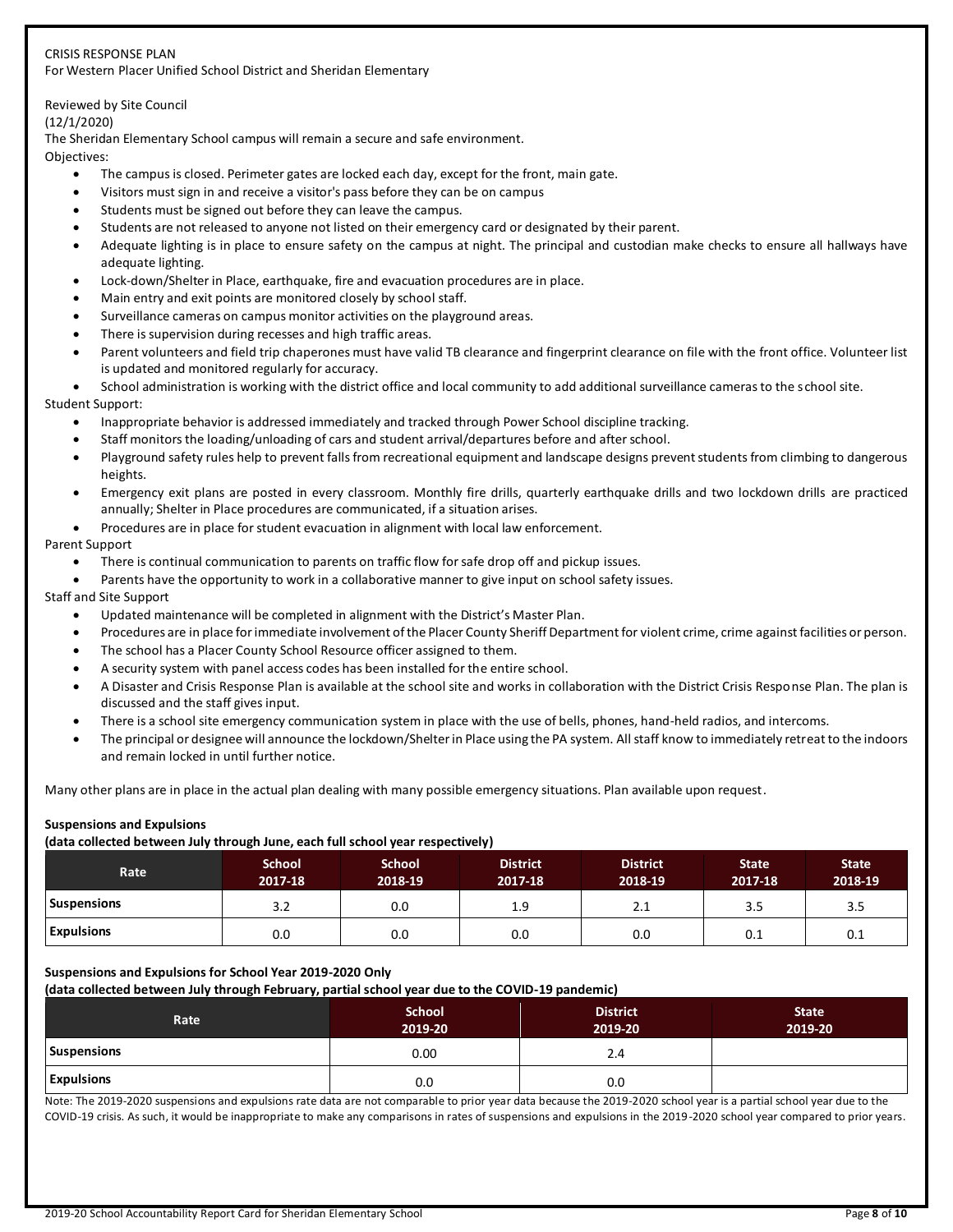## **D. Other SARC Information**

The information in this section is required to be in the SARC but is not included in the state priorities for LCFF.

#### **Ratio of Pupils to Academic Counselor (School Year 2019-2020)**

| <b>Title</b> | Ratio |
|--------------|-------|
| ົ Counselor* |       |

\*One full time equivalent (FTE) equals one staff member working full time; one FTE could also represent two staff members who each work 50 percent of full time.

#### **Average Class Size and Class Size Distribution (Elementary)**

| Grade<br>Level | 2017-18<br>Average<br><b>Class</b><br><b>Size</b> | 2017-18<br># of<br>Classes*<br><b>Size</b><br>$1 - 20$ | 2017-18<br># of<br>Classes*<br><b>Size</b><br>$21 - 32$ | 2017-18<br># of<br>Classes*<br><b>Size</b><br>$33+$ | 2018-19<br>Average<br><b>Class</b><br><b>Size</b> | 2018-19<br># of<br>Classes*<br><b>Size</b><br>$1-20$ | 2018-19<br># of<br>Classes*<br><b>Size</b><br>$21 - 32$ | 2018-19<br># of<br>Classes*<br><b>Size</b><br>$33+$ | 2019-20<br><b>Average</b><br><b>Class</b><br><b>Size</b> | 2019-20<br># of<br>Classes*<br><b>Size</b><br>$1-20$ | 2019-20<br># of<br>Classes*<br><b>Size</b><br>$21 - 32$ | 2019-20<br># of<br>Classes*<br><b>Size</b><br>$33+$ |
|----------------|---------------------------------------------------|--------------------------------------------------------|---------------------------------------------------------|-----------------------------------------------------|---------------------------------------------------|------------------------------------------------------|---------------------------------------------------------|-----------------------------------------------------|----------------------------------------------------------|------------------------------------------------------|---------------------------------------------------------|-----------------------------------------------------|
| К              | 17                                                | 1                                                      |                                                         |                                                     | 28                                                |                                                      | 1                                                       |                                                     | 12                                                       | 3                                                    |                                                         |                                                     |
| 1              | 8                                                 | 1                                                      |                                                         |                                                     | 14                                                | 1                                                    |                                                         |                                                     | 9                                                        | 3                                                    |                                                         |                                                     |
| $\overline{2}$ |                                                   |                                                        |                                                         |                                                     |                                                   |                                                      |                                                         |                                                     | 12                                                       | 3                                                    |                                                         |                                                     |
| 3              | 15                                                | $\overline{2}$                                         |                                                         |                                                     | 14                                                | 1                                                    |                                                         |                                                     | 11                                                       | 3                                                    |                                                         |                                                     |
| 4              | $\overline{ }$                                    | 1                                                      |                                                         |                                                     |                                                   |                                                      |                                                         |                                                     | 6                                                        | 3                                                    |                                                         |                                                     |
| 5              | 17                                                | $\overline{2}$                                         |                                                         |                                                     | 16                                                | $\overline{ }$                                       |                                                         |                                                     | 11                                                       | 3                                                    |                                                         |                                                     |
| Other**        |                                                   |                                                        |                                                         |                                                     |                                                   |                                                      |                                                         |                                                     |                                                          |                                                      |                                                         |                                                     |

\*Number of classes indicates how many classes fall into each size category (a range of total students per class).

\*\* "Other" category is for multi-grade level classes.

#### **Professional Development (Most Recent Three Years)**

| <b>Measure</b>                                                                  | 2018-19 | 2019-20 | 2020-21 |
|---------------------------------------------------------------------------------|---------|---------|---------|
| Number of school days dedicated to Staff Development and Continuous Improvement |         |         |         |

Western Placer Unified School District provided two Staff Development Days in 2018-2019 and 2019-2020. In addition, many opportunities are available for staff development credit both during the school day and after hours for Staff Development Buyback credit. With the addition of supplemental funds, many offerings are being provided in the following areas: Language Arts, Mathematics, MTSS, UDL training, PBIS, Youth Development, PLC training, AVID, NGSS, ELD strategies training, GLAD training. TOSAs (Teacher On Special Assignments) are available to provide coaching after training as well as curricular support. This school year, the school district provided numerous hours of tech training to support Distance Learning due to COVID. Virtual PD is being offered throughout the year to support teachers with teaching and assessing students online. Data for reading and math is col lected by staff through classroom assessments and iReady reading and math diagnostic, growth, and test scores. This data is used to guide decisions for the reading and math programs. Teachers and support staff are supported through frequent meetings between staff and administration. One-on-one meetings between teacher and principal are held frequently for curricular, program and behavioral support.

#### **FY 2018-19 Teacher and Administrative Salaries**

| Category                             | <b>District</b><br><b>Amount</b> | <b>State Average for</b><br><b>Districts In Same</b><br>Category |  |
|--------------------------------------|----------------------------------|------------------------------------------------------------------|--|
| <b>Beginning Teacher Salary</b>      | \$38,082                         | \$49,782                                                         |  |
| <b>Mid-Range Teacher Salary</b>      | \$71,358                         | \$76,851                                                         |  |
| <b>Highest Teacher Salary</b>        | \$94,063                         | \$97,722                                                         |  |
| <b>Average Principal Salary (ES)</b> | \$110,406                        | \$121,304                                                        |  |
| <b>Average Principal Salary (MS)</b> | \$119,900                        | \$128,629                                                        |  |
| <b>Average Principal Salary (HS)</b> | \$127,942                        | \$141,235                                                        |  |
| <b>Superintendent Salary</b>         | \$189,844                        | \$233,396                                                        |  |

| <b>Percent of District Budget</b> | <b>District</b><br><b>Amount</b> | <b>State Average for</b><br><b>Districts In Same</b><br>Category |  |
|-----------------------------------|----------------------------------|------------------------------------------------------------------|--|
| <b>Teacher Salaries</b>           | 36.0                             | 33.0                                                             |  |
| <b>Administrative Salaries</b>    | 5.0                              | 6.0                                                              |  |

For detailed information on salaries, see the CDE Certificated Salaries & Benefits webpage a[t www.cde.ca.gov/ds/fd/cs/.](http://www.cde.ca.gov/ds/fd/cs/)